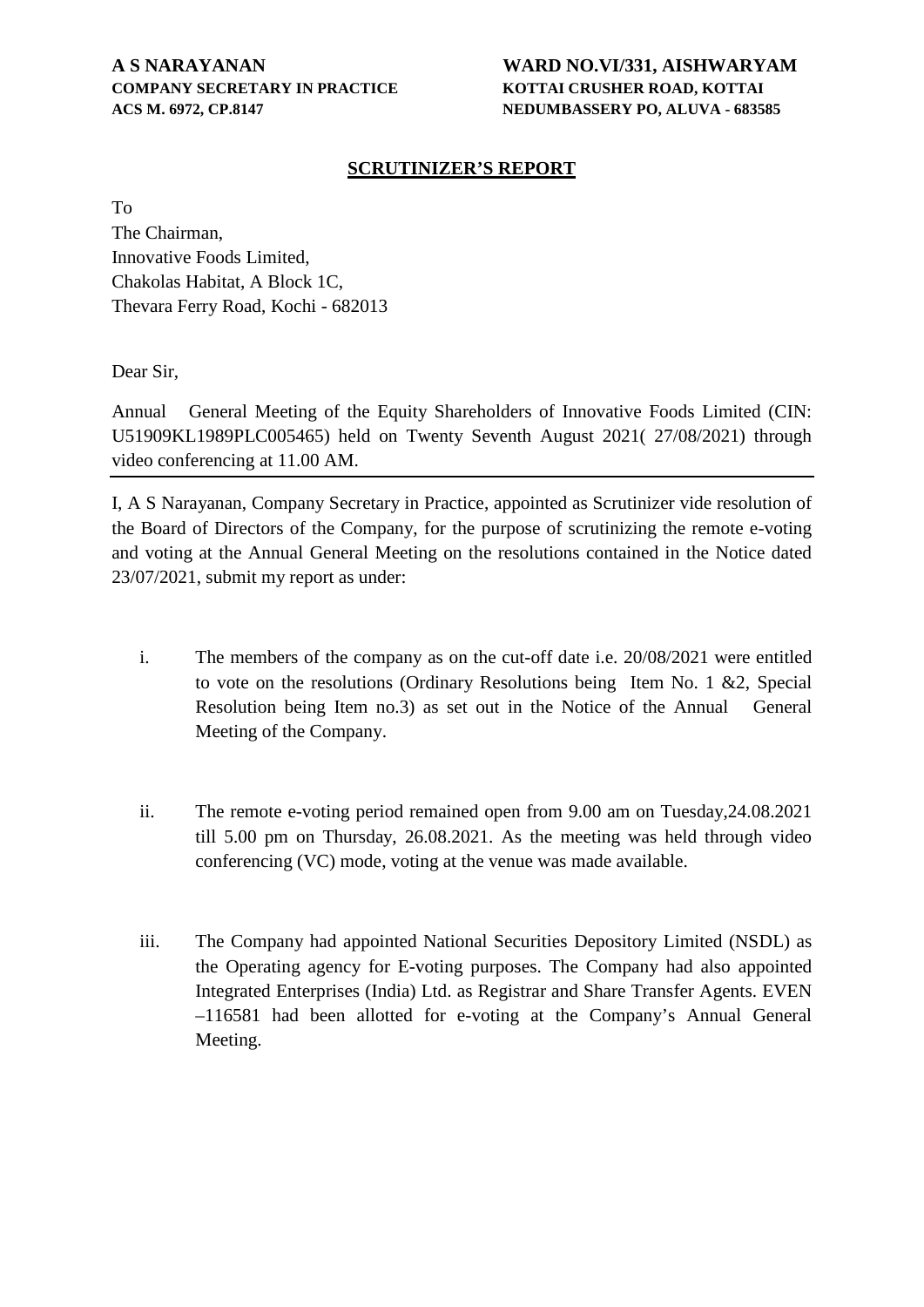- iv. The Votes Cast Through Electronic Means/Remote E- Voting Were Unblocked on 27/08/2021 in the presence of one witness viz.Ms.Anitha G Menon , who is not in the employment of the company.
- v. Final voting report on E-voting was generated from the official e-voting website [www.evoting.nsdl.com,](http://www.evoting.nsdl.com/) following the prescribed procedure, which was duly checked and validated by me. From the said report, a Consolidated Voting Report was prepared, which is attached and which forms part of this Report

**Given below is the consolidated summary of results of remote e-voting and voting at general meeting through e-voting:**

#### **ORDINARY BUSINESS**

### **Item No. 1:- Ordinary Resolution**

To receive, consider and adopt the audited Profit and Loss account for the year ended 31.03.2021 and the Balance Sheet of the company as at 31.03.2021 together with the Reports of Directors and Auditors thereon.

| <b>Method of</b>          | <b>Voted in</b>          | <b>Voted against</b> | <b>Abstained/Invalid</b> | Total votes |  |
|---------------------------|--------------------------|----------------------|--------------------------|-------------|--|
| <b>Voting</b>             | favour of the            | the resolution       |                          |             |  |
|                           | resolution               |                      |                          |             |  |
| Remote E-                 | 108168853                |                      | <b>NA</b>                | 108168854   |  |
| voting                    |                          |                      |                          |             |  |
| Voting at General Meeting |                          |                      |                          |             |  |
| By ballot-                | <b>NIL</b>               | <b>NIL</b>           | <b>NA</b>                | <b>NA</b>   |  |
| .Total votes              | 108168853                |                      | <b>NA</b>                | 108168854   |  |
| <b>RESULT</b>             | Passed by Majority votes |                      |                          |             |  |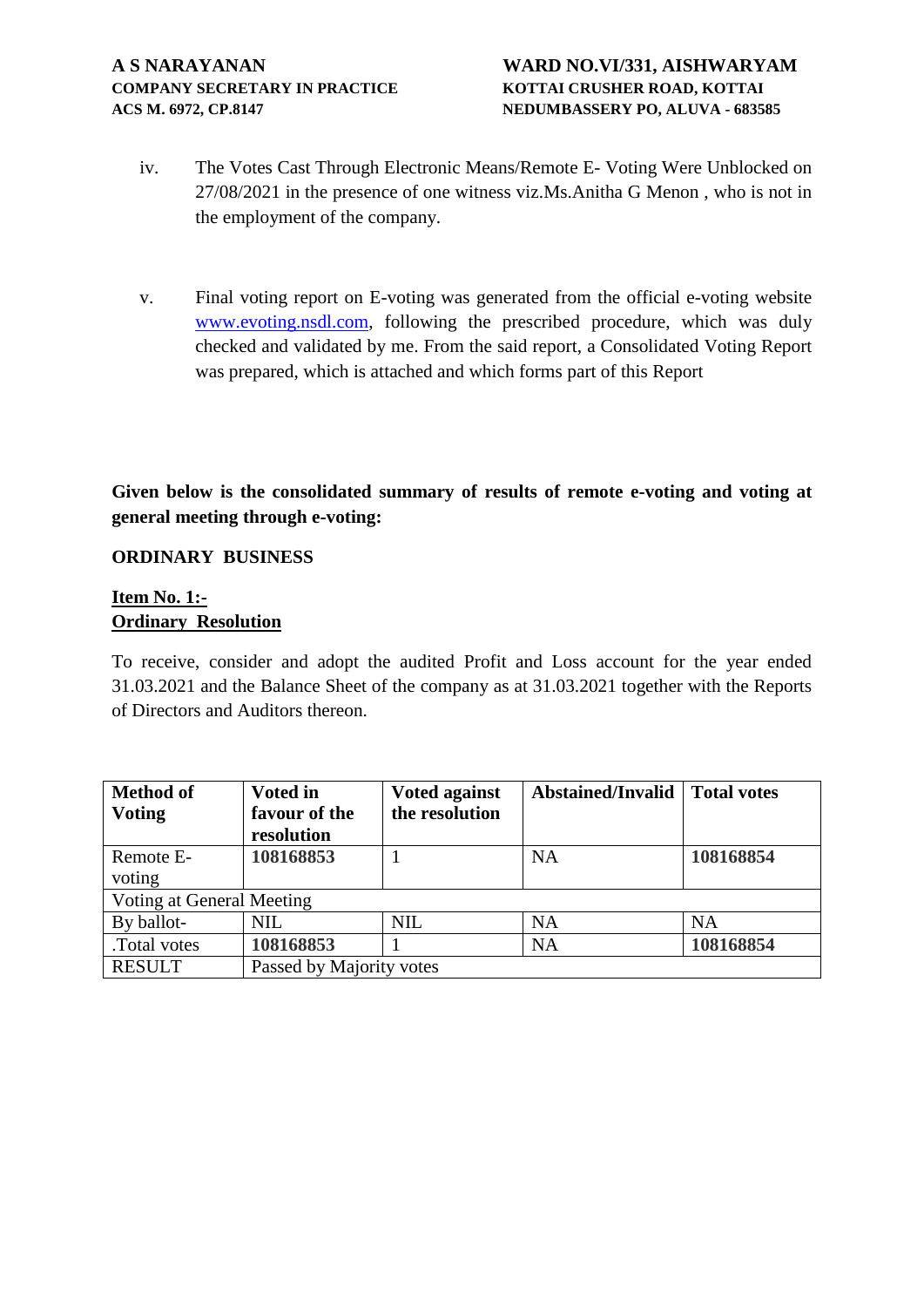### **Item No. 2:-** Ordinary **Resolution**

## **To appoint a Director in place of Mr.MithunAppaiah, who retires by rotation and being eligible, offers himself for re-appointment.**

| <b>Method of</b><br><b>Voting</b> | <b>Voted in</b><br>favour of the<br>resolution | <b>Voted against</b><br>the resolution | <b>Abstained/Invalid</b> | <b>Total votes</b> |  |
|-----------------------------------|------------------------------------------------|----------------------------------------|--------------------------|--------------------|--|
| Remote E-<br>voting               | 108168853                                      |                                        | <b>NA</b>                | 108168854          |  |
| Voting at General Meeting         |                                                |                                        |                          |                    |  |
| By ballot-                        | <b>NIL</b>                                     | <b>NIL</b>                             | <b>NA</b>                | <b>NA</b>          |  |
| .Total votes                      | 108168853                                      |                                        | <b>NA</b>                | 108168854          |  |
| <b>RESULT</b>                     | Passed by Majority votes                       |                                        |                          |                    |  |

### **SPECIAL BUSINESS**

### **Item No. 3:- Special Resolution**

# **Appointment of Dr. N Anandavally (DIN: 08103463), as Independent Director of the Company.**

| <b>Method of</b><br><b>Voting</b> | <b>Voted in</b><br>favour of the<br>resolution | <b>Voted against</b><br>the resolution | <b>Abstained/Invalid</b> | <b>Total votes</b> |  |
|-----------------------------------|------------------------------------------------|----------------------------------------|--------------------------|--------------------|--|
| Remote E-<br>voting               | 108168733                                      | <b>111</b>                             | <b>NA</b>                | 108168844          |  |
| Voting at General Meeting         |                                                |                                        |                          |                    |  |
| By ballot-                        | <b>NIL</b>                                     | <b>NIL</b>                             | <b>NA</b>                | <b>NIL</b>         |  |
| Total votes                       | 108168733                                      | 111                                    | <b>NA</b>                | 108168844          |  |
| <b>RESULT</b>                     | Passed by Majority votes                       |                                        |                          |                    |  |

The above mentioned resolutions are passed with requisite majority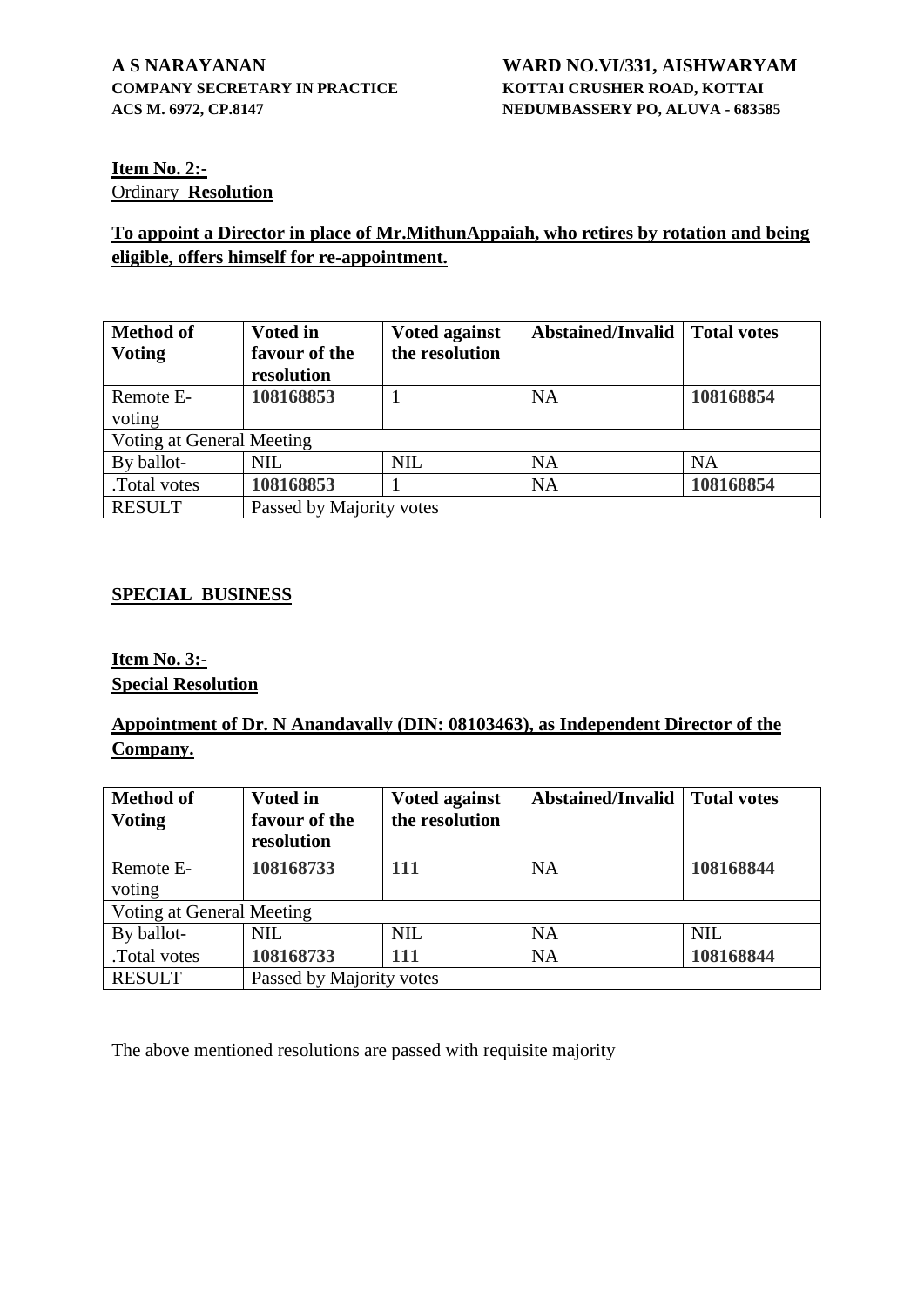# **COMPANY SECRETARY IN PRACTICE KOTTAI CRUSHER ROAD, KOTTAI ACS M. 6972, CP.8147 NEDUMBASSERY PO, ALUVA - 683585**

# **A S NARAYANAN WARD NO.VI/331, AISHWARYAM**

This is for your appropriate action and doing the needful in the matter.

# **UDIN:A006972C000849242**

Thank you

Yours faithfully

O

ANAN **Company Secretary in Practice** ACS M No.6972 **CP No.8147** 

A S Narayanan (Scrutinizer) Scrutiniser Entity ID: 79732

Place: Aluva Date: 28/08/2021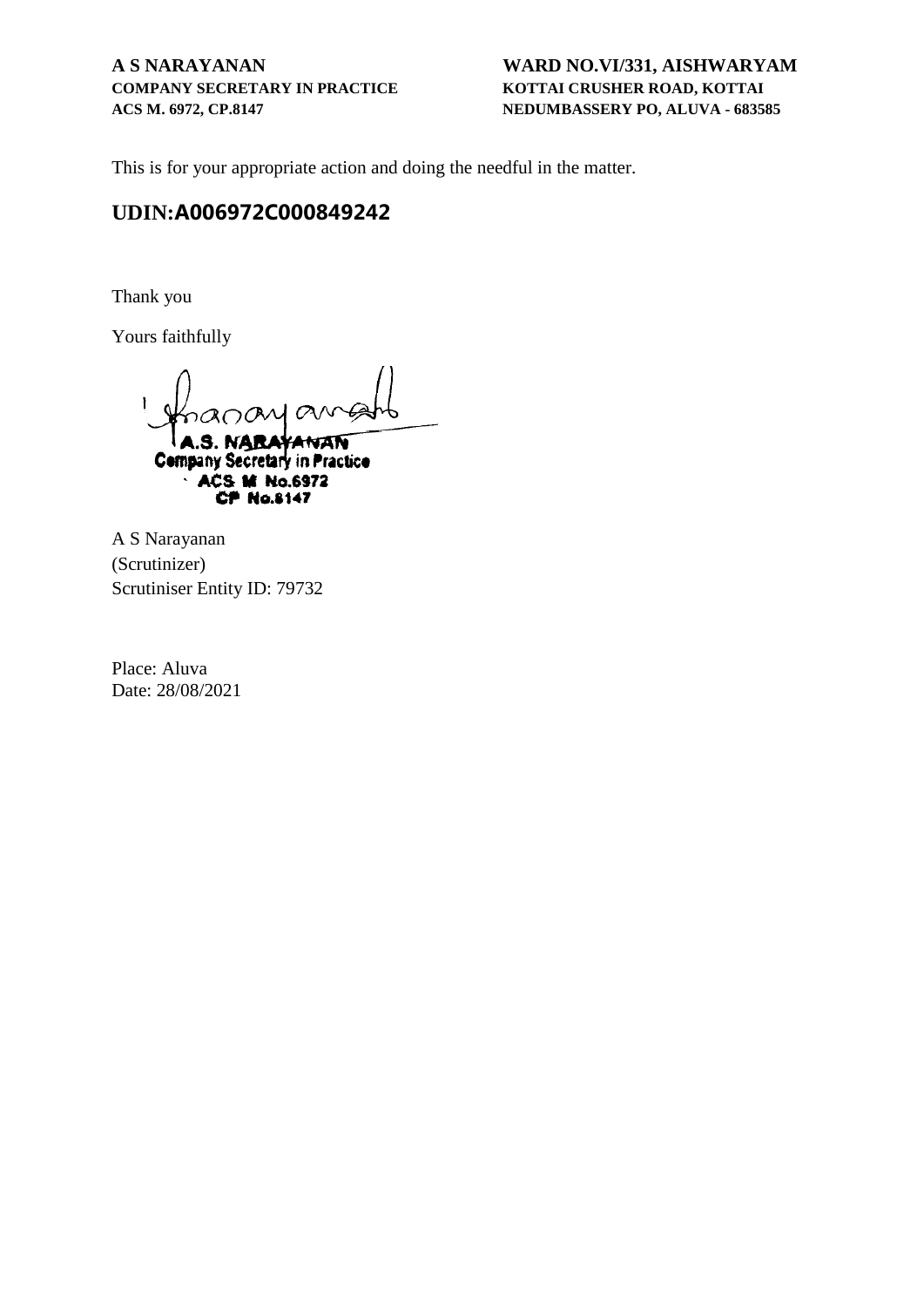### **Consolidated Voting Report**

# **Annual General Meeting of the Equity Shareholders of M/s. Innovative Foods Limited held on 27/08/2021 through video conferencing (VC) mode at 11.00 AM**

### **ORDINARY BUSINESS**

## **Item No. 1:- Ordinary Resolution**

To receive, consider and adopt the audited Profit and Loss account for the year ended 31.03.2021 and the Balance Sheet of the company as at 31.03.2021 together with the Reports of Directors and Auditors thereon.

| <b>Method of</b><br><b>Voting</b> | <b>Voted in</b><br>favour of the | <b>Voted against</b><br>the resolution | Abstained/Invalid | <b>Total votes</b> |  |
|-----------------------------------|----------------------------------|----------------------------------------|-------------------|--------------------|--|
|                                   | resolution                       |                                        |                   |                    |  |
| Remote E-                         | 108168853                        |                                        | <b>NA</b>         | 108168854          |  |
| voting                            |                                  |                                        |                   |                    |  |
| Voting at General Meeting         |                                  |                                        |                   |                    |  |
| By ballot-                        | <b>NIL</b>                       | <b>NIL</b>                             | <b>NA</b>         | <b>NA</b>          |  |
| .Total votes                      | 108168853                        |                                        | <b>NA</b>         | 108168854          |  |
| <b>RESULT</b>                     | Passed by Majority votes         |                                        |                   |                    |  |

### **Item No. 2:-** Ordinary **Resolution**

# **To appoint a Director in place of Mr. Mithun Appaiah, who retires by rotation and being eligible, offers himself for re-appointment.**

| <b>Method of</b>          | <b>Voted in</b>          | <b>Voted against</b> | <b>Abstained/Invalid</b> | <b>Total votes</b> |  |
|---------------------------|--------------------------|----------------------|--------------------------|--------------------|--|
| <b>Voting</b>             | favour of the            | the resolution       |                          |                    |  |
|                           | resolution               |                      |                          |                    |  |
| Remote E-                 | 108168853                |                      | <b>NA</b>                | 108168854          |  |
| voting                    |                          |                      |                          |                    |  |
| Voting at General Meeting |                          |                      |                          |                    |  |
| By ballot-                | NIL                      | <b>NIL</b>           | <b>NA</b>                | <b>NA</b>          |  |
| .Total votes              | 108168853                |                      | <b>NA</b>                | 108168854          |  |
| <b>RESULT</b>             | Passed by Majority votes |                      |                          |                    |  |